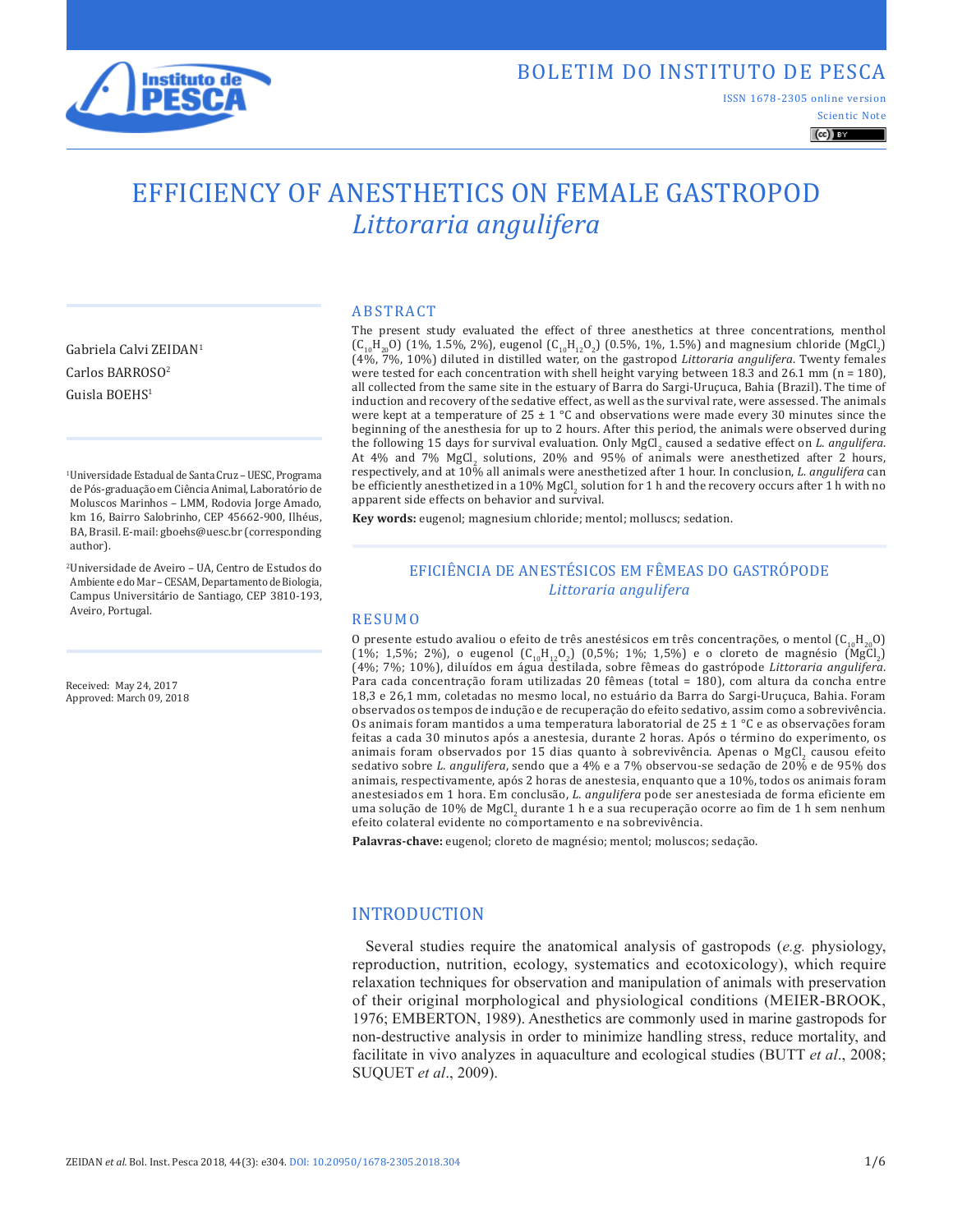According to KAPLAN (1969), anesthesia consists of temporarily partial or total loss of the body's nervous sensibility. The desirable anesthetic agents characteristics, such as low dosage efficacy, fast induction and recovery from narcotized state, operator safety and low cost, should be combined with the physiology of the species and the induction methods to be employed (MEIER-BROOK, 1976; ROSS and ROSS, 2008).

A variety of anesthetics are widely used in marine molluscs for non-destructive manipulation of the organisms, either in ecological studies (PRINCE and FORD, 1985; MCSHANE and SMITH, 1988; VASCONCELOS *et al*., 2006) or in aquaculture (HEASMAN *et al*., 1995; WHITE *et al*., 1996; ACOSTA-SALMON and DAVIS, 2007; BUTT *et al*., 2008). The most commonly used in gastropods are benzocaine, pentoborbital sodium, MS-222, eugenol, menthol and magnesium chloride (MEIER-BROOK, 1976; GIRDLESTONE *et al*., 1989; CULLOTY and MULCAHY, 1992; ARAUJO *et al*., 1995; ACOSTA-SALMON *et al*., 2005; BUTT *et al*., 2008; MAMANGKEY *et al*., 2009).

Menthol  $(C_{10}H_{20}O)$  is an oil extracted from mint (*Mentha arvensis* L.), also known as mint (LORENZO *et al*., 2002). It is anaestheasic easy to acquire, with low cost (FAÇANHA and GOMES, 2005) and has been encouraged as a narcotic for invertebrates in general and for molluscs in particular (ARAUJO *et al*., 1995).

Eugenol ( $C_{10}H_{12}O_2$ ) is a natural product derived from clove oil, that is rapidly metabolized and excreted by the animals (WAGNER *et al*., 2002).

Magnesium chloride  $(MgCl<sub>2</sub>)$  is a non-toxic, easily administered, efficient anesthetic salt (ACOSTA-SALMON and DAVIS, 2007) widely used in molluscs (BUTT *et al*., 2008; SUQUET *et al*., 2009). Magnesium ion is effective because of its muscle blocking action, competing with the calcium required for synaptic transmission (ROSS and ROSS, 2008).

The aim of the present study is to develop adequate methods to anesthetize the gastropod *Littoraria angulifera* (Lamarck, 1822) for ecotoxicological research. It is an exclusively estuarine species with Neotropical anfiatlantic distribution, is ovoviviparous, and occupies different strata of the mangrove, from regions close to the water level to higher portions in mangrove trunks, where it feeds mainly on fungi and lichens (MERKT and ELLISON, 1998). Although it is observed close to the water and keep gill respiration, it is found above the level throughout the tidal cycle. It is considered a species in transition between the aquatic and terrestrial environments and does not resist submersion for a long time (KOHLMEYER and BEBOUT, 1986; MERKT and ELLISON, 1998; REID, 1999). *Littoraria angulifera* is widely used in taxonomic, physiological and ecological studies, and recently it has been used as a sentinel species for organotin contamination in estuarine environments.

Until now there is no specific anesthesia protocol for *L. angulifera*. In this way, this study analyzed the efficiency of the three anesthetics mentioned above (menthol, eugenol and magnesium chloride) in adult *L. angulifera* females, in terms of concentration, induction and recovery times, as well as their effect on behavior and survival rate after anesthesia.

In order to carry out the experiment, 180 adult females of *L. angulifera* were collected in the estuary of Barra do Sargi-Uruçuca, Bahia (14°30'743'S, 39°02'192"W), with shell height between 18.3 and 26.1 mm (Mean:  $22.6 \pm 2.1$  mm) and total weight between 0.53 and 2.53 g (Mean:  $1.24 \pm 0.43$  g). For sexual identification in the field we observed the presence/absence of the penis in males/females. After sampling, the females were taken to the Marine Molluscs Laboratory of the State University of Santa Cruz (LMM-UESC), Ilhéus, Brazil, to perform the experiment. We only selected females because we pretend to use these animals as sentinel organisms to assess organotin contamination in estuarine environments.

After biometry, the females were conditioned (out of water) in three 10L glass containers with a small amount (50 mL) of seawater (30 psu) over the bottom for maintenance of moisture along the adaptation period (15 days). The containers were capped with transparent tulle of 10 mm diameter, at a temperature of  $25 \pm 1$  °C and fed *ad libitum* with lichens and mosses, collected in the same environment where the females were sampled. The experiment was developed in three stages: (a) anesthesia induction, (b) anesthesia recovery and (c) behavior/survival after anesthesia, following instructions from LEGAT *et al*. (2015).

Three anesthetic aqueous solutions were tested: 1%, 1.5%, 2% menthol  $(C_{10}H_{20}O;$  Vetec Química Fina); 0.5%, 1%, 1.5% eugenol  $(C_{10}H_{12}O_2)$ . Vetec Química Fina); 4%, 7%, 10% magnesium chloride  $(MgCl<sub>2</sub>; Farmax)$ . The anesthetics were measured considereing their weight (magnesium chloride) and volume (menthol and eugenol) for solutions preparation, according to their respective concentrations, where they were diluted in distilled water. All solutions were prepared three days before the bioassay and were kept in sterilized glasses, in an aphotic environment. The concentrations were defined according to studies already performed with other gastropod species (RUNHAM *et al*., 1965; GIRDLESTONE *et al*., 1989; ACOSTA-SALMON and DAVIS, 2007) and bivalves (ARAUJO *et al*., 1995; ACOSTA-SALMON *et al*., 2005; ALIPIA *et al*., 2014).

For the experiment, the temperature  $(25 \degree C)$  and solution aeration conditions were kept constant throughout the period. The solutions were placed in containers with 300 ml of each anesthetic solution. Females were immersed individually in these solutions, totaling 20 replicates per concentration/anesthetic. The sedative effect was observed at intervals of 30, 60, 90 and 120 minutes and was classified as: (I) non-anesthetized, (II) partially anaesthetized (opening of the operculum but sensitive to mechanical stimulus), and (III) fully anesthetized (opening of the operculum, total relaxation of the soft part and absence of sensitivity to mechanical stimulus). For the observation of sedation evolution degree under different concentrations throughout the experiment, it was calculated the cumulative percentage of fully anesthetized animals (III) (accumulated percentage of anesthetized females from time zero to final time, 120 minutes) for each interval of observation.

After the anesthesia induction of 2 h, the specimens were transferred to containers with sea water at 30 psu for the recovery step. The duration and observation times were the same as those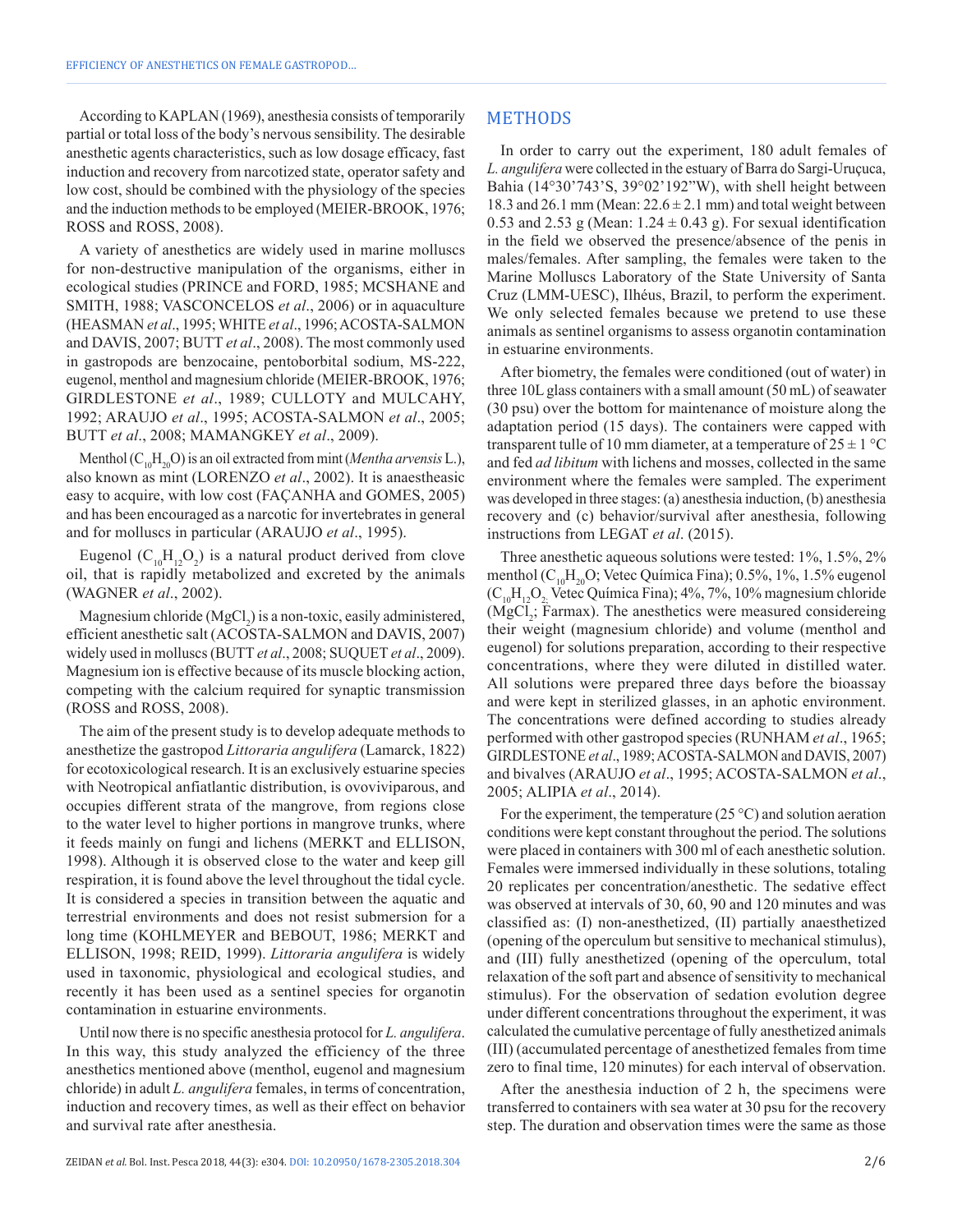used in the first step (induction). For this step, the following classification was used: (a) animals not recovered – animals still anesthetized; (b) partially recovered - decreased mobility and deficient closure of the operculum after mechanical stimulation; (c) fully recovered - animals that resumed motion and the capacity to close the operculum spontaneously. At the end of the induction and recovery stages, the females were then reconditioned emmersed in the glass containers under the same adaptation conditions prior to experiment, for behavior and survival observation for 15 days after the bioassay.

#### RESULTS

Only magnesium chloride proved to be an effective anesthetic for *Littoraria angulifera* (Figure 1A). Menthol and eugenol showed no anesthetic efficacy at any concentration tested, even after the 2 hours stipulated for the experiment. Regarding the recovery time (Figure 1B), at 4% concentration, all animals (100%) recovered completly in 30 minutes. At 7% concentration, the animal's recovery started faster than those submitted to 10% concentration, however, the total sensorineural recovery was only reached at the end of 90 minutes. At 10% concentration, all animals were partially recovered after 30 minutes and fully recovered after 1 hour. There was no mortality in the three experiments within the following 15 days, demonstrating the non-lethal effects of the anesthetics for the concentrations tested.

As summarized in Table 1, in the  $4\%$  MgCl<sub>2</sub> solution, the anesthesia effect was observed only after 90 minutes in 10% of females the and just a small percentage of animals (20%) were fully anesthetized (stage III) at the end of 2 hours. At the same time, 60% of animals were partially anesthetized (stage II) and 20% showed normal behavior (stage I). At concentrations of  $7\%$  and  $10\%$  MgCl<sub>2</sub>, 50% and 60% of females were partially anesthetized (stage II), respectively, the remainder to about 30% to 10% in stage I and 20 to 30% in stage III. The concentration of 10% was the most efficient because all animals were fully anesthetized after 1 hour. At 7% concentration, 95% of animals were fully anesthetized only after 2 hours.



**Figure 1.** Cumulative percentage of *Littoraria angulifera* females exposed to different concentrations of magnesium chloride solution:  $A$  = Females fully anesthetized during exposure;  $B$  = females fully recovered after narcotization.

**Table 1.** Results, in absolute numbers (individuals), about test of magnesium chloride (MgCl<sub>2</sub>) anesthetic efficiency in *Littoraria angulifera*. Induction:  $I =$  not anesthetized;  $II =$  partially anesthetized;  $III -$  totally anesthetized. Recovery: (a) not anesthetized; (b) partially recovered; (c) fully recovered.  $n = 60$ .

|                       | Induction (min) |    |             |    |    |               |               |             |             |    |    |                |     |             |             |
|-----------------------|-----------------|----|-------------|----|----|---------------|---------------|-------------|-------------|----|----|----------------|-----|-------------|-------------|
|                       | $\mathbf 0$     |    |             | 30 |    |               | 60            |             |             | 90 |    |                | 120 |             |             |
|                       |                 | П  | Ш           |    | Н  | Ш             |               | П           | Ш           |    | П  | Ш              |     | П           | Ш           |
| 4%                    | 20              |    |             | 20 |    |               | 20            |             |             | 8  | 10 | $\overline{2}$ | 4   | 12          | 4           |
| $7\%$                 | 20              |    |             | 6  | 10 | 4             | $\mathcal{L}$ | 14          | 4           |    | 4  | 16             |     |             | 19          |
| 10%                   | 20              |    |             |    | 12 | $\mathfrak b$ |               |             | 20          |    |    | 20             |     |             | 20          |
| <b>Recovery (min)</b> |                 |    |             |    |    |               |               |             |             |    |    |                |     |             |             |
|                       | a               | b  | $\mathbf c$ | A  | b  | $\mathbf c$   | a             | $\mathbf b$ | $\mathbf c$ | a  | B  | $\mathbf c$    | a   | $\mathbf b$ | $\mathbf c$ |
| 4%                    | 4               | 12 | 4           |    |    | 20            |               |             | 20          |    |    | 20             |     |             | 20          |
| $7\%$                 | 19              |    |             | 4  | 12 | 4             |               | 10          | 10          |    |    | 20             |     |             | 20          |
| 10%                   | 20              |    |             |    | 20 |               |               |             | 20          |    |    | 20             |     |             | 20          |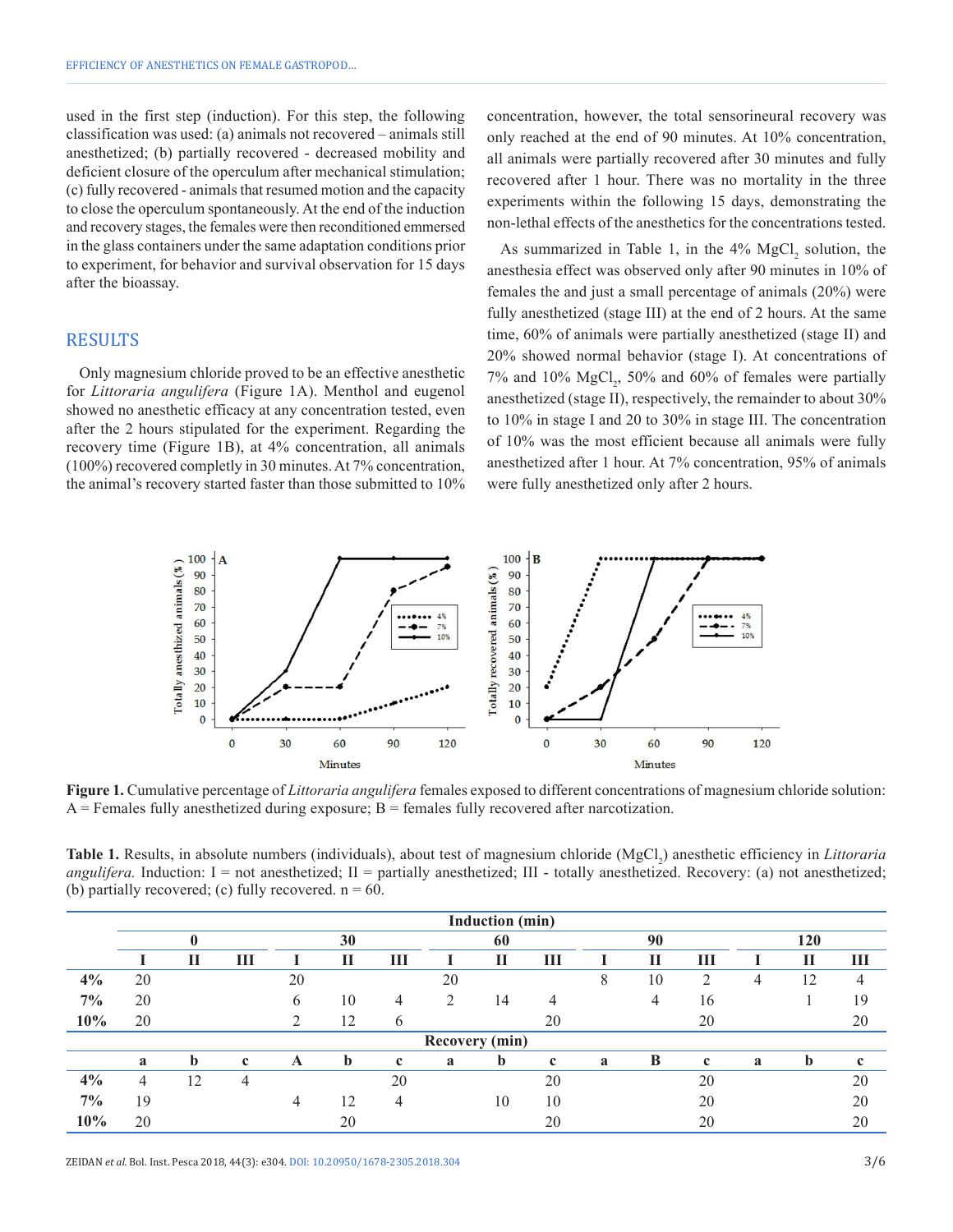## DISCUSSION

There are several products used as anesthetics that can be successfully applied in gastropods for different non-destructive studies. Three anesthetics were tested in the present work, in order to verify which one was more efficient for *L. angulifera* females.

The results obtained for menthol and eugenol show that the solutions prepared were not good anesthetics for *L. angulifera*, in contrast to what has been observed in other aquatic species (WAGNER *et al*., 2002; FAÇANHA and GOMES, 2005). BILBAO *et al*. (2010), testing several anesthetics, founded that eugenol at a concentration of 0.5% diluted in alcohol 50% was efficient to anesthetize the gastropod *Haliotis tuberculata*, which may indicate that this anesthetic efficiency could be related with the solvent used: only distilled water was used in the present study because alchool may interfere with metabolic functions of interest for our ecotoxicological studies (to be reported elsewhere). Regarding menthol, this has been used as a narcotic for some aquatic invertebrate species. ARAUJO *et al*. (1995) evaluated the relaxing effect of this product on different freshwater molluscs and concluded that despite the efficiency variability between species, an efficient relaxation was achieved only for long exposures (above 24 hours). We did not test the efficiency of the anesthetics for a long-term relaxation in *L. angulifera* because this compromises the survival of the animals as they do not resist submerged for much time (REID, 1999). Some authors suggest that litorinids such as *L. angulifera* that inhabit the mangrove supralittoral in the adult phase and remain above the water level throughout the tidal cycle represent an intermediate stage in evolution of terrestrial gastropods to the marine environment, being adapted to the aerial respiration through the reduction of their gill lamellae size and the formation of air sacs in the mantle cavity (LENDERKING, 1954; BERRY, 1963; REID *et al*., 2010). In this way, although these organisms present gill respiration and are frequently observed close to the water, they do not resist the submersion for long periods (KOHLMEYER and BEBOUT, 1986). On the other hand, according to OSTRENSKY *et al*. (2008) and GOMES *et al*. (2001), shorter exposure periods of aquatic organisms to anesthetics will favour faster recoveries, which may benefit the animal's health.

The results obtained for magnesium chloride show that this is an effective anesthetic for *L. angulifera* females, similarly to what has been described for other gastropod (ACOSTA-SALMÓN *et al*., 2005) and bivalve species (BUTT *et al*., 2008; SUQUET *et al*., 2009; ALIPIA *et al*., 2014). Although this anesthetic could cause the relaxation of a small proportion of specimens at the lowest concentration tested (4%), the most notorious response leading to a complete sedaction of all animals occurred at 10%. Several authors which also used this anesthetic to narcotise marine gastropods, apply concentrations between 7% and 7.5% (BRYAN and GIBBS, 1991; BARROSO *et al*., 2000; SOUSA *et al*., 2005; CASTRO *et al*., 2007; SOUSA*et al*., 2009; SANTOS *et al*., 2011), but we proved that the concentration of 7% is less efficient for *L. angulifera*. Hence, we recommend for this species the use of 10% MgCl, This concentration is the most efficient because it allows a rapid anesthesia induction and a quick recovery. Both factors may contribute to the reduction of the anesthesia stress caused to the animals, which is benefic when one pretends to release them back to nature or to use them in further experiments, assuring a higher survival and better condition.

## CONCLUSIONS

The magnesium chloride  $(MgCl<sub>2</sub>)$  at a 10% of concentration in distilled water was efficient to anesthetize females of *Littoraria angulifera* after one hour, with no apparent side effects on animal's health. Menthol ( $C_{10}H_{20}O$ ) and eugenol ( $C_{10}H_{12}O_2$ ) were not efficient to anesthetize this gastropod with the solvent used and further studies should attempt new methods to dissolve these compounds in order to obtain proper anesthetic solutions for this species.

#### ACKNOWLEDGEMENTS

We are grateful to FAPESB (Bahia), for a doctoral scholarship granted, such as to CAPES for the supported of sandwich doctoral scholarship granted in University of Aveiro (Portugal) to the first author. To Glaucia Maciel for assistance during the experiment.

## **REFERENCES**

- ACOSTA-SALMON, H.; DAVIS, M. 2007 Inducing relaxation in the queen conch *Strombus gigas* (L.) for cultured pearl production. *Aquaculture*, *262*(1): 73-77. **[http://dx.doi.org/10.1016/j.aquaculture.2006.09.032](https://doi.org/10.1016/j.aquaculture.2006.09.032)**.
- ACOSTA-SALMON, H.; MARTINEZ-FERNANDEZ, E.; SOUTHGATE, P.C. 2005 Use of relaxants to obtain saibo tissue from the blacklip pearl oyster (*Pinctada margaritifera*) and the Akoya pearl oyster (*Pinctada fucata*). *Aquaculture*, *246*(1-4): 167-172. **[http://dx.doi.](https://doi.org/10.1016/j.aquaculture.2004.12.010) [org/10.1016/j.aquaculture.2004.12.010](https://doi.org/10.1016/j.aquaculture.2004.12.010)**.
- ALIPIA, T.T.; MAE, H.; DUNPHY, B.J. 2014 A non-invasive anaesthetic method for accessing the brood chamber of the Chilean flat oyster (*Ostrea chilensis*). *New Zealand Journal of Marine and Freshwater Research*, *48*(3): 350-355. **[http://dx.doi.org/10.1080/00288330.20](https://doi.org/10.1080/00288330.2014.909505) [14.909505](https://doi.org/10.1080/00288330.2014.909505)**.
- ARAUJO, R.; REMÓN, J.M.; MORENO, D.; RAMOS, M.A. 1995 Relaxing techniques for freshwater molluscs: trials for evaluation of different methods. *Malacologia*, *36*(1): 29-41.
- BARROSO, C.M.; MOREIRA, M.H.; GIBBS, P.E. 2000 Comparison of imposex and intersex development in four prosobranch species for TBT monitoring of a southern European estuarine system (Ria de Aveiro, NW Portugal). *Marine Ecology Progress Series*, *201*(3): 221-232. **[http://dx.doi.org/10.3354/meps201221](https://doi.org/10.3354/meps201221)**.
- BERRY, A.J. 1963 Faunal zonation in mangrove swamps. *Bulletin of the National Museum, State of Singapore*, *32*(1): 90-98.
- BILBAO, A.; VICOSE, G.C.; VIERA, M.D.P.; SOSA, B.; FERNÁNDEZ-PALACIOS, H.; HERNÁNDEZ, M.D.C. 2010 Efficiency of Clove Oil as Anesthetic for Abalone (Haliotis Tuberculata Coccinea, Revee). *Journal of Shellfish Research*, *29*(3): 679-682. **[http://dx.doi.](https://doi.org/10.2983/035.029.0318) [org/10.2983/035.029.0318](https://doi.org/10.2983/035.029.0318)**.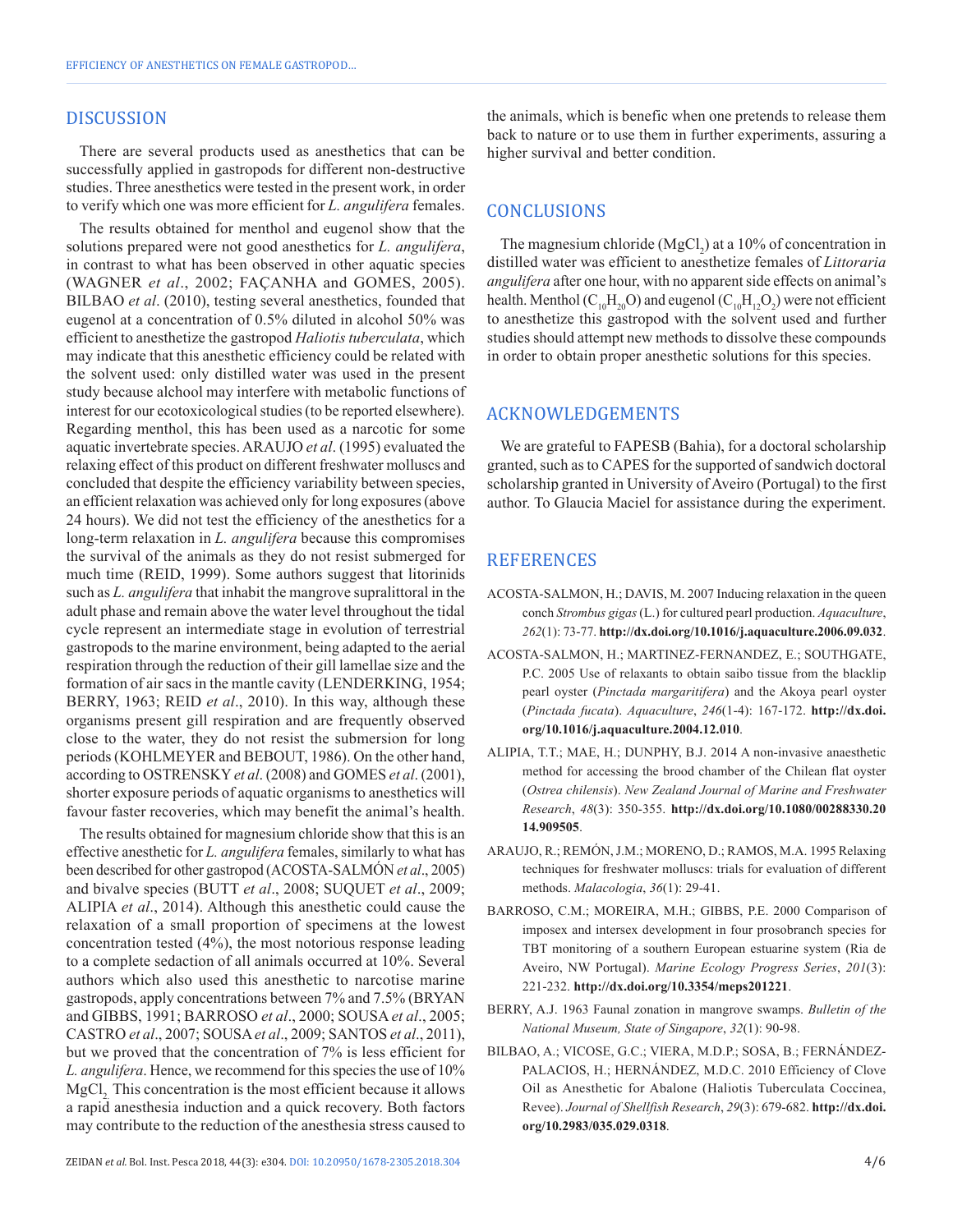- BRYAN, G.W.; GIBBS, P.E. 1991 Impact of low concentration of tributyltin (TBT) on marine organisms: a review. In: NEWMAN, M.C.; MCINTOSH, A.W. *Metal ecotoxicology: concepts and applications*. Ann Arbor: Lewis Publishers. p. 323-361.
- BUTT, D.; O'CONNOR, S.J.; KUCHEL, R.; O'CONNOR, W.A.; RAFTOS, D.A. 2008 Effects of the muscle relaxant, magnesium chloride, on the Sydney rock oyster (*Saccostrea glomerata*). *Aquaculture*, *275*(1- 4): 342-346. **[http://dx.doi.org/10.1016/j.aquaculture.2007.12.004](https://doi.org/10.1016/j.aquaculture.2007.12.004)**.
- CASTRO, I.B.; LIMA, A.F.A.; BRAGA, A.R.C.; ROCHA-BARREIRA, C.A. 2007 Imposex in two muricid species (Mollusca: Gastropoda) from the northeastern Brazilian coast. *Journal of the Brazilian Society of Ecotoxicology*, *2*(1): 81-91. **[http://dx.doi.org/10.5132/](https://doi.org/10.5132/jbse.2007.01.012) [jbse.2007.01.012](https://doi.org/10.5132/jbse.2007.01.012)**.
- CULLOTY, S.C.; MULCAHY, M.F. 1992 An evaluation for anesthetics for *Ostrea edulis. Aquaculture*, *107*(2-3): 249-252. **[http://dx.doi.](https://doi.org/10.1016/0044-8486(92)90073-T) [org/10.1016/0044-8486\(92\)90073-T](https://doi.org/10.1016/0044-8486(92)90073-T)**.
- EMBERTON, K.C. 1989 Retraction/extension and measurement error in a land snail: effects on systematic characters. *Malacologia*, *31*(1): 157-173.
- FAÇANHA, M.F.; GOMES, L.C. 2005 A eficácia do mentol como anestésico para tambaqui (*Colossoma macropomum*, Characiformes: Characidae). *Acta Amazonica*, *35*(1): 71-75. **[http://dx.doi.org/10.1590/](https://doi.org/10.1590/S0044-59672005000100011) [S0044-59672005000100011](https://doi.org/10.1590/S0044-59672005000100011)**.
- GIRDLESTONE, D.; CRUICKSHANK, S.G.H.; WINLOW, W. 1989 The actions of three volatile general anaesthetics on withdrawal responses on the pond snail *Lymnaea stagnalis* L. *Comparative Biochemistry and Physiology. C, Comparative Pharmacology and Toxicology*, *92*(1): 39-43. **[http://dx.doi.org/10.1016/0742-8413\(89\)90199-0](https://doi.org/10.1016/0742-8413(89)90199-0)**. [PMid:2566441.](https://www.ncbi.nlm.nih.gov/entrez/query.fcgi?cmd=Retrieve&db=PubMed&list_uids=2566441&dopt=Abstract)
- GOMES, L.C.; CHIPPARI-GOMES, A.R.; LOPES, N.P.; ROUBACH, R.; ARAUJO-LIMA, C.A.R.M. 2001 Efficacy of benzocaine as an anesthesic in juvenile tambaqui *Colossoma macropomum. Journal of World Aquactic Society, Baton Rouge*, *32*(4): 426-431. **[http://dx.doi.](https://doi.org/10.1111/j.1749-7345.2001.tb00470.x) [org/10.1111/j.1749-7345.2001.tb00470.x](https://doi.org/10.1111/j.1749-7345.2001.tb00470.x)**.
- HEASMAN, M.P.; O'CONNOR, W.A.; FRAZER, A.W.J. 1995 Induction of anaesthesia in the commercial scallop, *Pecten fumatus* Reeve. *Aquaculture*, *131*(3-4): 231-238. **[http://dx.doi.org/10.1016/0044-8486\(94\)00360-Z](https://doi.org/10.1016/0044-8486(94)00360-Z)**.
- KAPLAN, H.M. 1969 Anesthesia in amphibians and reptiles. *Federal Proceeding*, *28*(4): 1541-1546. PMid:5798903.
- KOHLMEYER, J.; BEBOUT, B. 1986 On the occurrence of marine fungi in the diet of *Littorina angulifera* and observations on the behavior of the periwinkle. *Marine Ecology*, *7*(4): 333-343. **[http://dx.doi.](https://doi.org/10.1111/j.1439-0485.1986.tb00168.x) [org/10.1111/j.1439-0485.1986.tb00168.x](https://doi.org/10.1111/j.1439-0485.1986.tb00168.x)**.
- LEGAT, A.P.J.; LEGAT, J.F.A.; GOMES, C.H.A.M.; SUHNEL, S.; MELO, C.M.R. 2015 Anesthesia in oysters of the genus *Crassostrea* cultured in Brazil. *Boletim do Instituto da Pesca, 41*(esp): 785-793.
- LENDERKING, R.E. 1954 Some recent observations on the biology of *Littorina angulifera* of Biscayne and Virginia Keys, Florida. *Bulletin of Marine Science of the Gulf and Caribbean*, *3*(4): 272-296.
- LORENZO, D.; PAZ, D.; DELLACASSA, E.; DAVIES, P.; VILA, R.; CAÑIGUERAL, S. 2002 Essential oils of *Mentha pulegium* and *Mentha rotundifolia* from Uruguay. *Brazilian Archives of Biology and Technology*, *45*(4): 519-524. **[http://dx.doi.org/10.1590/](https://doi.org/10.1590/S1516-89132002000600016) [S1516-89132002000600016](https://doi.org/10.1590/S1516-89132002000600016)**.
- MAMANGKEY, N.G.F.; ACOSTA-SALMON, H.; SOUTHGATE, P.C. 2009 Use of anaesthetics with the silver-lip pearl oyster, *Pinctada maxima* (Jameson). *Aquaculture*, *288*(3-4): 280-284. **[http://dx.doi.](https://doi.org/10.1016/j.aquaculture.2008.12.008) [org/10.1016/j.aquaculture.2008.12.008](https://doi.org/10.1016/j.aquaculture.2008.12.008)**.
- MCSHANE, P.E.; SMITH, M.G. 1988 Measuring recruitment of abalone *Haliotis rubra* Leach (Gastropoda:Haliotidae) - comparison of a novel method with two other methods. *Australian Journal of Marine and Freshwater Research*, *39*(3): 331-336. **[http://dx.doi.org/10.1071/](https://doi.org/10.1071/MF9880331) [MF9880331](https://doi.org/10.1071/MF9880331)**.
- MEIER-BROOK, C. 1976 The influence of varied relaxing and fixing conditions on anatomical characters in a *Planorbis* species. *Basteria*, *40*(4-6): 101-106.
- MERKT, R.E.; ELLISON, A.M. 1998 Geographic and habitat-specific morphological variation of *Littoraria* (*Littorinopsis*) *angulifera* (Lamarck, 1822). *Malacologia*, *40*(1): 279-295.
- OSTRENSKY, A.; BORGHETTI, J.R.; SOTO, D. 2008 *Aquicultura no Brasil: o desafio é crescer*. Brasília: Secretaria Especial da Aquicultura e Pesca.
- PRINCE, J.D.; FORD, W.B. 1985 Use of anaesthetic to standardize efficiency in sampling abalone populations (genus Haliotis; Mollusca: Gastropoda). *Australian Journal of Marine and Freshwater Research*, *36*(2): 701-706. **[http://dx.doi.org/10.1071/MF9850701](https://doi.org/10.1071/MF9850701)**.
- REID, D.G. 1999 The genus *Littoraria* Griffith & Pidgeon, 1834 (Gastropoda: Littorinidae) in the tropical eastern Pacific. *The Veliger*, *42*(1): 21-53.
- REID, D.G.; DYAL, P.; WILLIAMS, S.T. 2010 Global diversification of mangrove fauna: a molecular phylogeny of Littoraria (Gastropoda: Littorinidae). *Molecular Phylogenetics and Evolution*, *55*(1): 185-201. **[http://dx.doi.org/10.1016/j.ympev.2009.09.036](https://doi.org/10.1016/j.ympev.2009.09.036)**. [PMid:19808097.](https://www.ncbi.nlm.nih.gov/entrez/query.fcgi?cmd=Retrieve&db=PubMed&list_uids=19808097&dopt=Abstract)
- ROSS, L.G.; ROSS, B. 2008 *Anaesthetic and sedative techniques for aquatic animals*. 3rd. ed. Oxford: Blackwell Science. 236p. **[http://dx.doi.](https://doi.org/10.1002/9781444302264) [org/10.1002/9781444302264](https://doi.org/10.1002/9781444302264)**.
- RUNHAM, N.W.; ISARANKURA, K.; SMITH, B.J. 1965 Methods for narcotizing and anaesthetizing gastropods. *Malacologia*, *2*(2): 231-238.
- SANTOS, D.M.; SANT'ANNA, B.S.; GODOI, A.F.L.; TURRA, A.; MARCHI, M.R.R. 2011 Contamination and impact of organotin compounds on the brazilian coast. In: ORTIZ, A.C.; GRIFfiN, N.B. *Pollution monitoring*. Hauppauge: N. Science Publishers. p. 31-59.
- SOUSA, A.; LARANJEIRO, F.; TAKAHASHI, S.; TANABE, S.; BARROSO, C.M. 2009 Imposex and organotin prevalence in a European postlegislative scenario: temporal trends from 2003 to 2008. *Chemosphere*, *77*(4): 566-573. **[http://dx.doi.org/10.1016/j.chemosphere.2009.06.049](https://doi.org/10.1016/j.chemosphere.2009.06.049)**. [PMid:19656548.](https://www.ncbi.nlm.nih.gov/entrez/query.fcgi?cmd=Retrieve&db=PubMed&list_uids=19656548&dopt=Abstract)
- SOUSA, A.; MENDO, S.; BARROSO, C.M. 2005 Imposex and organotin contamination in *Nassarius reticulatus* (L.) along the Portuguese coast. *Applied Organometallic Chemistry*, *19*(3): 315-323. **[http://](https://doi.org/10.1002/aoc.856) [dx.doi.org/10.1002/aoc.856](https://doi.org/10.1002/aoc.856)**.